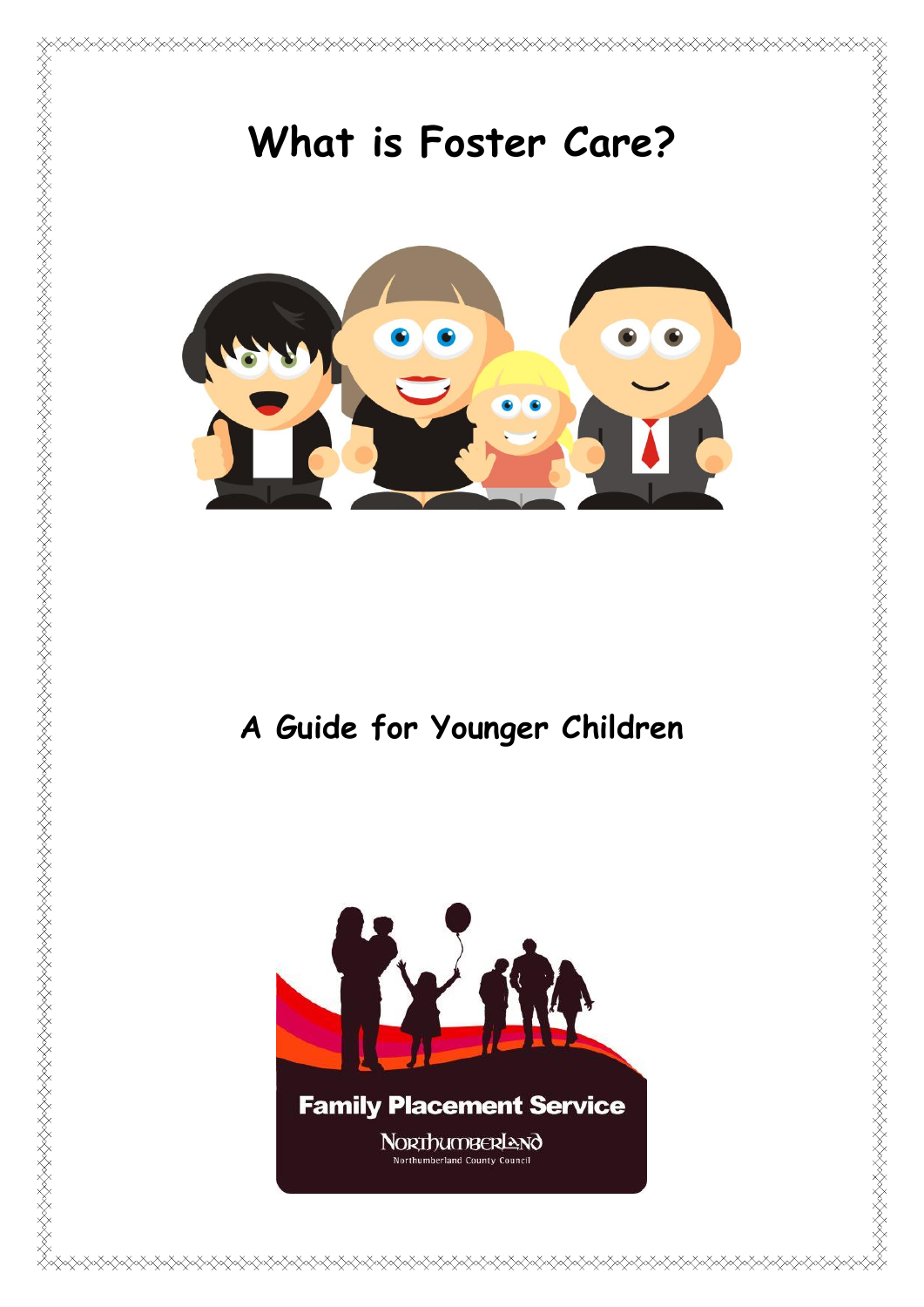**This booklet tells you about foster care, what to expect and what help you can get.**

Foster carers will do all they can to help you feel safe and cared for while you are away from your family. They will listen to what you want and help you stay in touch with your family and friends.

## **Moving to your Foster Carers**



You may have lots of different feelings when you move to your foster carer's home and this is normal.

Tell your foster carer how you feel. They want to help you feel safe, secure and comfortable.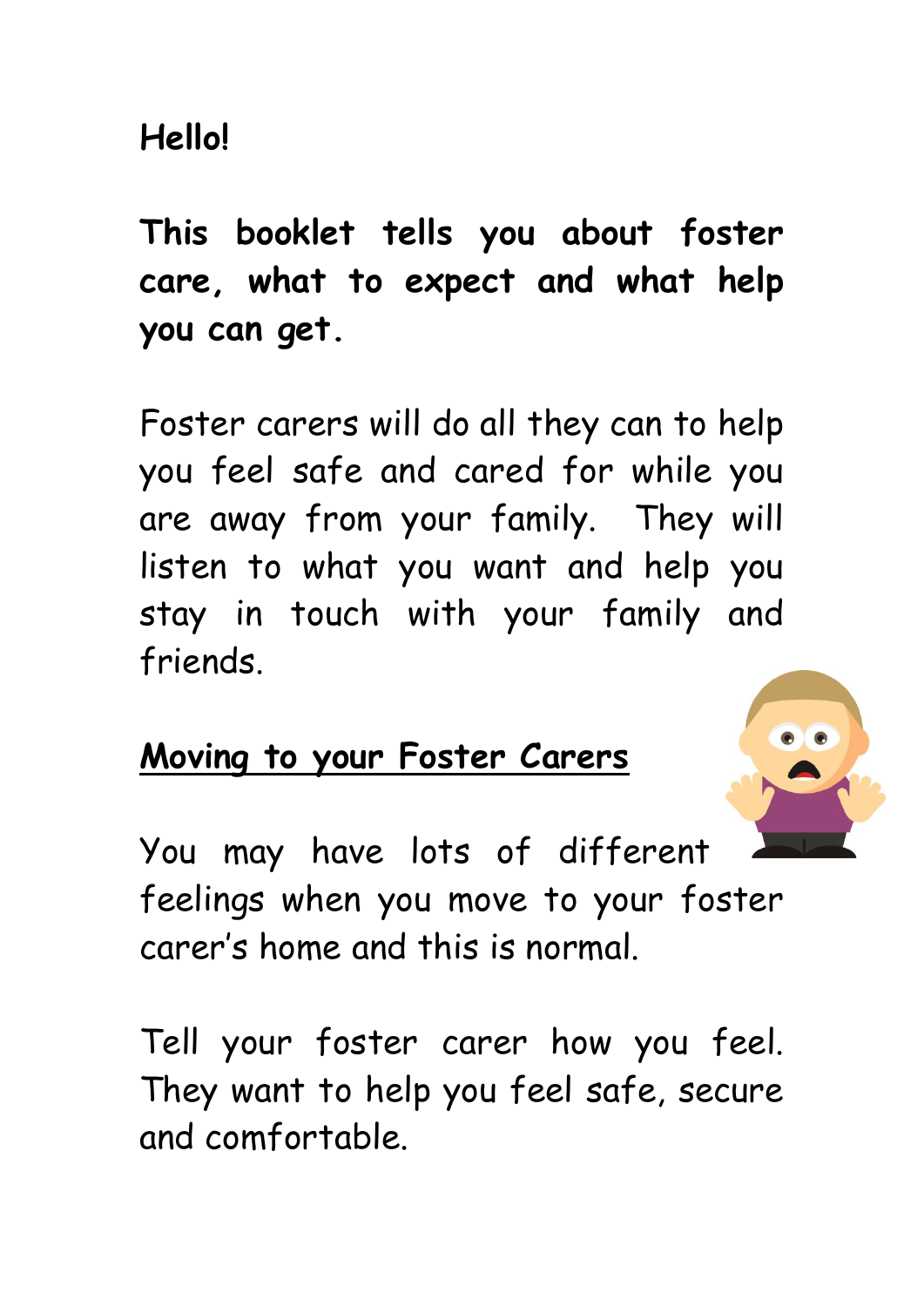## **What to expect when you are in foster care**

You have the right...

- Not to be spoken to in a nasty or hurtful way, or be hurt in any way
- Not to be made to feel bad about yourself



- To feel safe and comfortable.
- To be helped to keep in touch with all important people in your life unless we think that contact may be unsafe for you. Sometimes someone has to be with you when you meet with family (called supervised contact).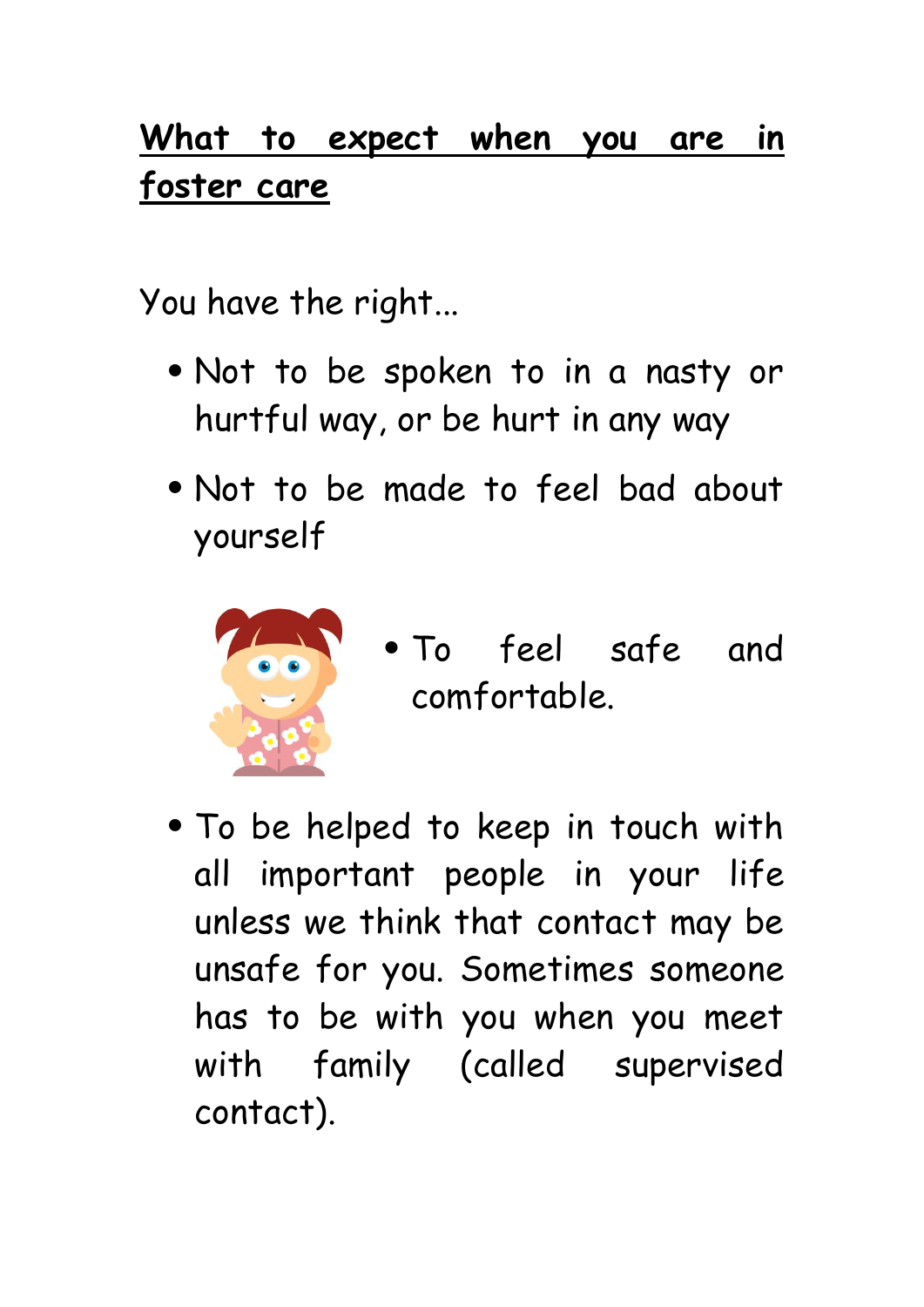To be offered the right sort of play activities



 To be talked to and listened to about plans or decisions made about you and be helped with talking about your wishes and feelings



- To make a complaint. You can do this yourself or get someone to do this for you. This will be sorted out quickly.
- To ask for, or contact an Advocate for advice and support. There is more information about them later in the booklet.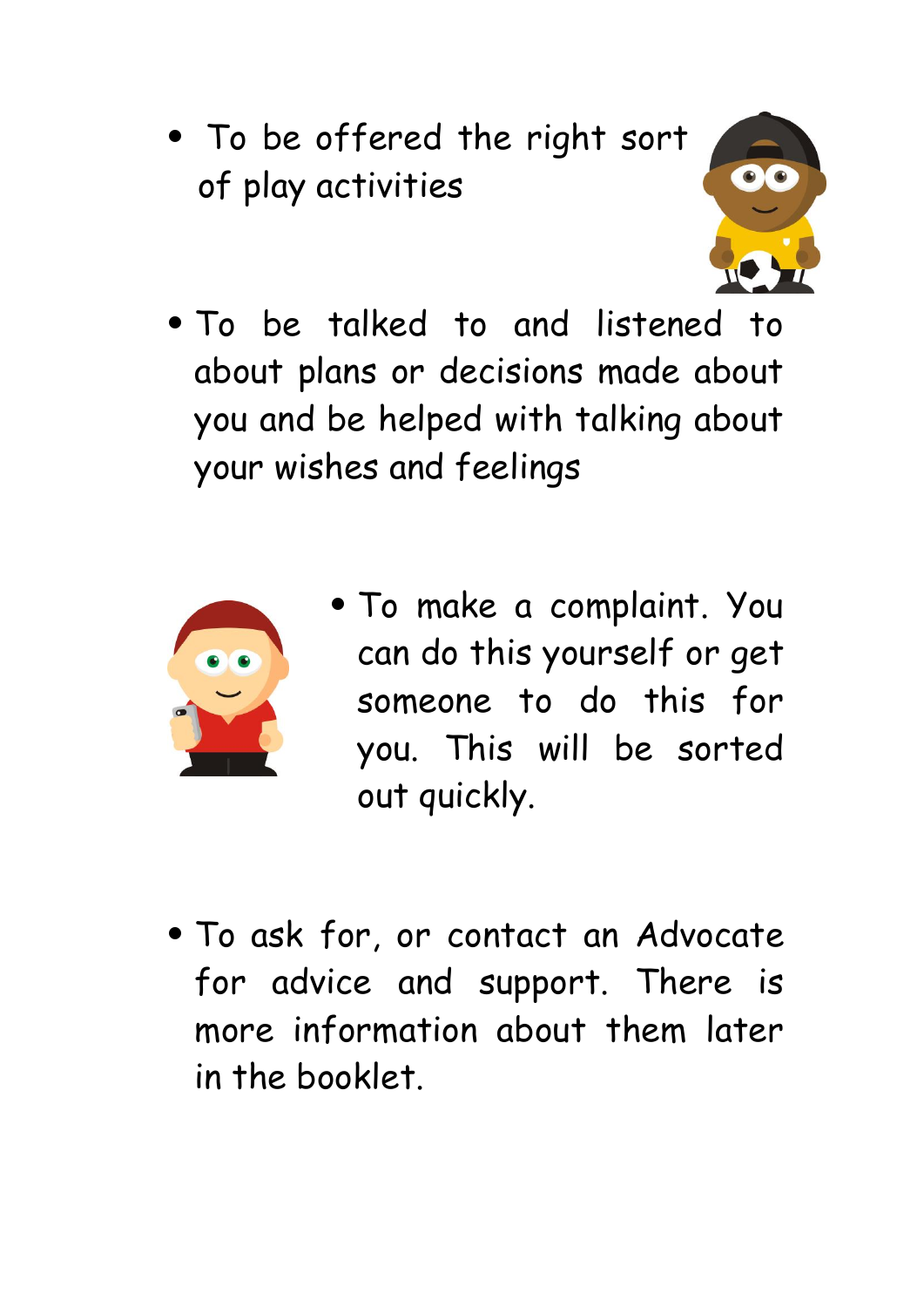## **What about School?**

Going to school is very important. We want you to stay at the same school, and a taxi may be needed to get you there. If you cannot stay at the same school, we will help you settle into a new one. Your foster carers will go with you to meet the teachers and help you with any problems.



We have a special team of people to help you and your carers with school work, they are called Education Support for Looked After Children (ESLAC). You will meet the person from the team who supports you at your Personal Education Planning meeting in school.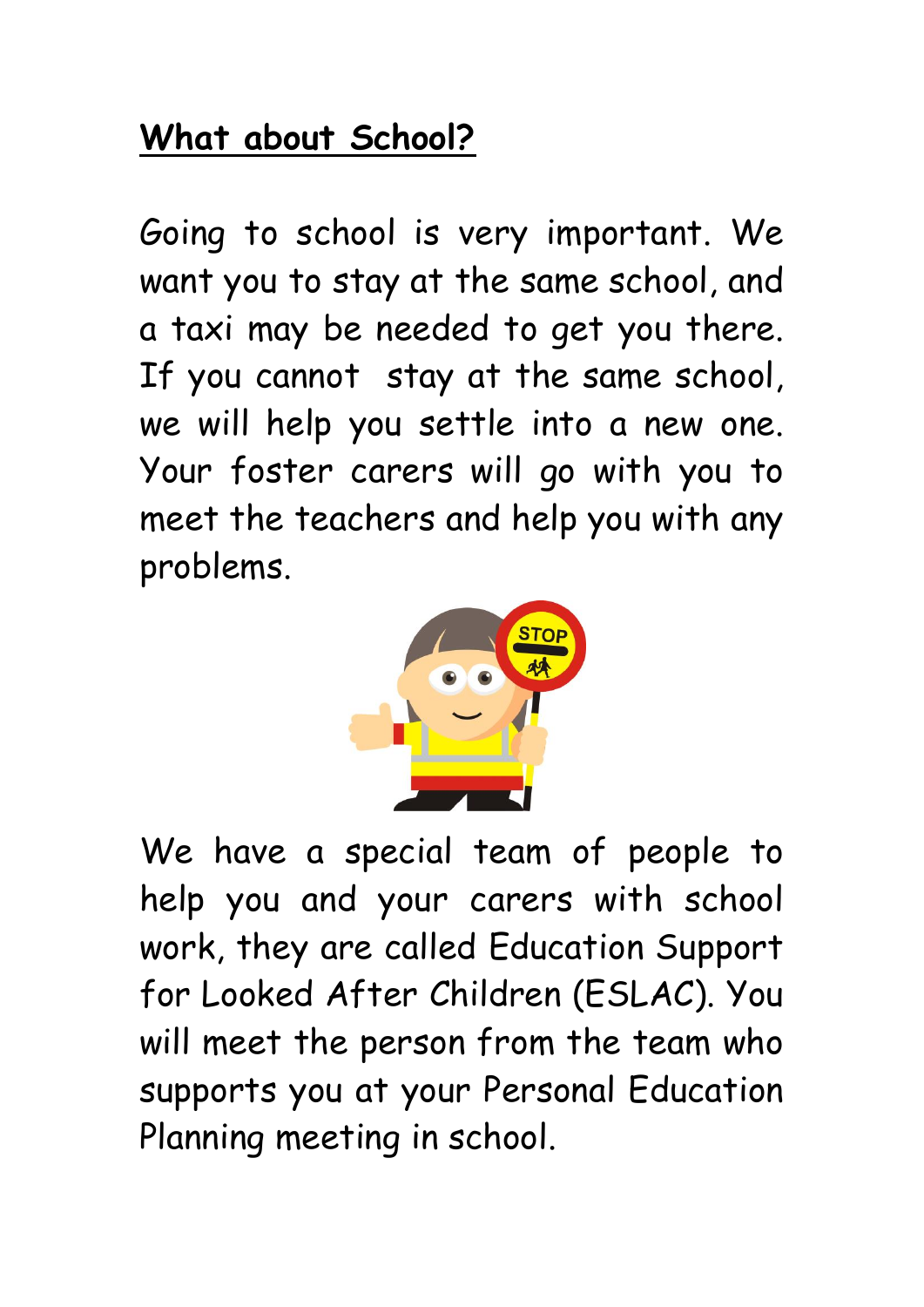You or your carers can contact ESLAC at any time, just telephone 01670 810433

Please ask your foster carers, social worker , teacher or ESLAC support worker if you are not sure of anything.

#### **What about my Family and Friends?**

The social worker and foster carers will make a plan with you and your family about when and how you see each other. You may also be able to phone.



You may want to be in touch with other people e.g. a friend or neighbour.

Tell your foster carer what you want it is important to make the right sort of plan.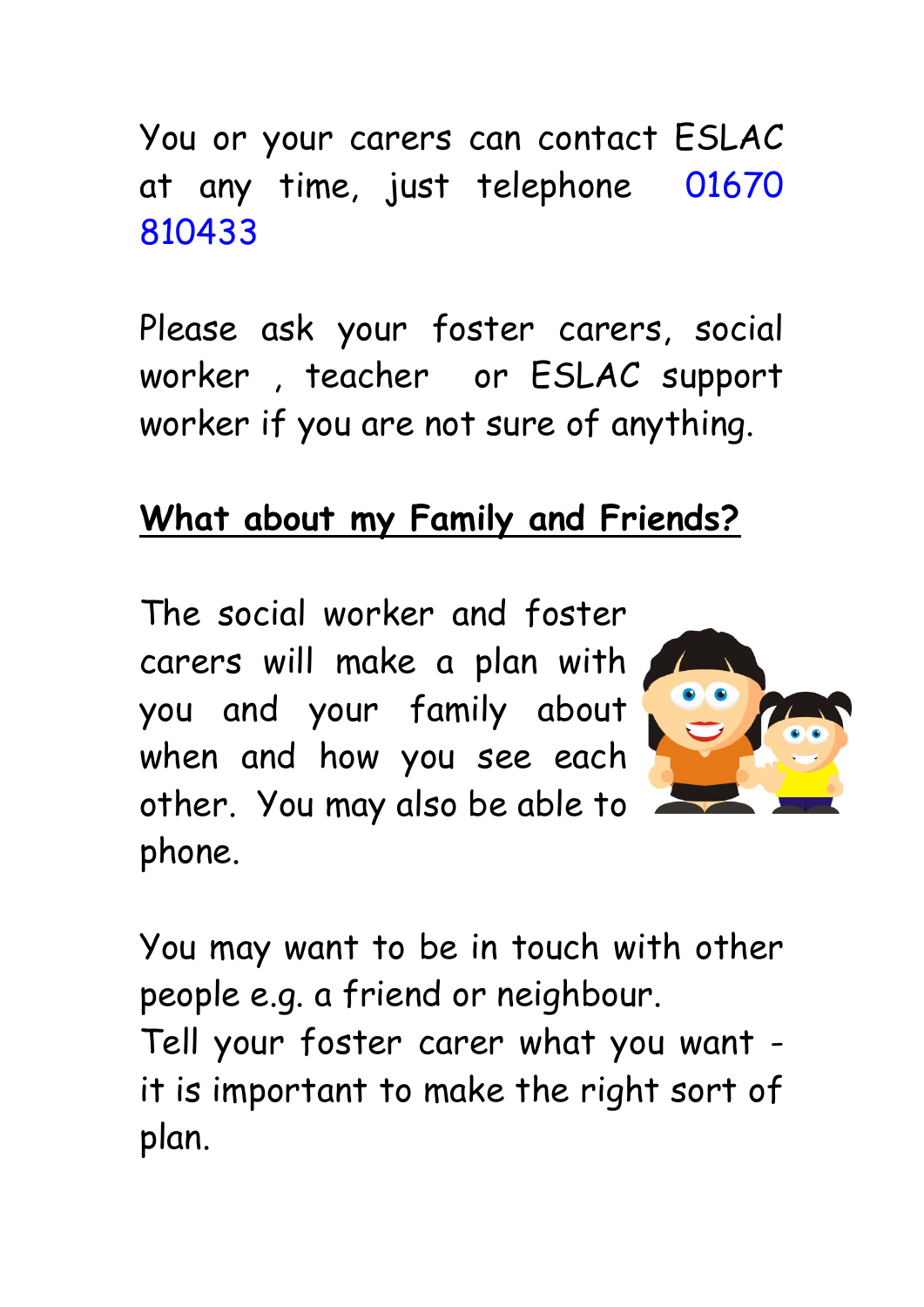## **What about my Health?**



In foster care, you will be able to get all the care and treatment that you need. Your foster carer will go with you to visit the doctor, the dentist and the optician to make sure you are healthy and developing properly. They will look after you when you are ill, and listen to you when you are upset or unhappy.

Who makes sure people are looking after me properly and are planning for my future?

You will have an Independent Reviewing Officer who will make sure that there are proper plans for your future and that meetings are held to talk about this. They will want to get to know you and listen to your views.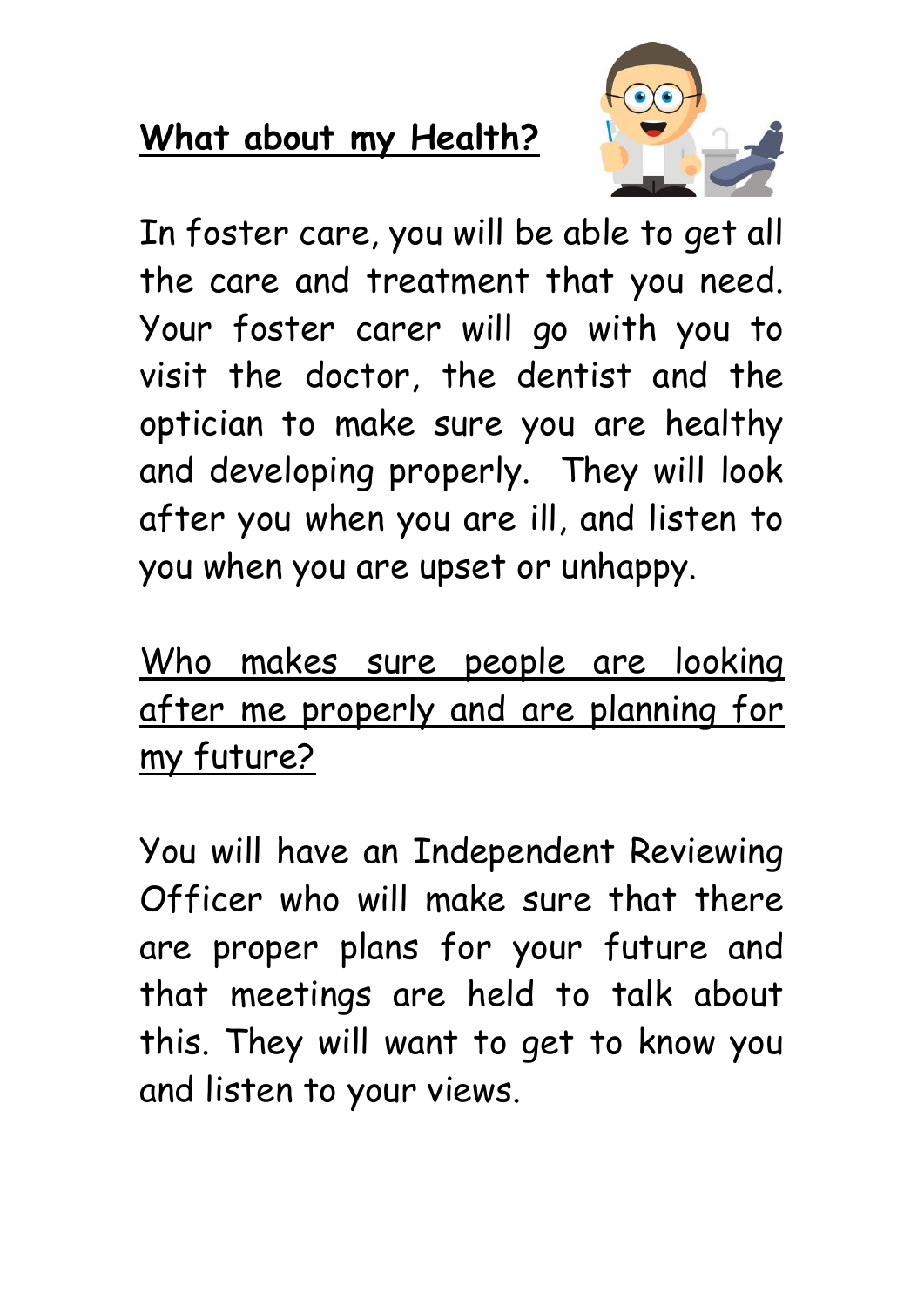You can phone them on: 01670 624888

## **Not Happy with your Foster Carers or Social Worker?**

If you are worried about something and don't want to speak to your foster carer or social worker, there are other people such as teachers who can help. Or you can ring Client Relations or the Advocacy Service.



 **Let us know how you feel! Client Relations**

If you feel you are not being treated fairly by someone you should tell your foster carer, social worker, or get in touch with the Client Relations Team who will do their best to sort things out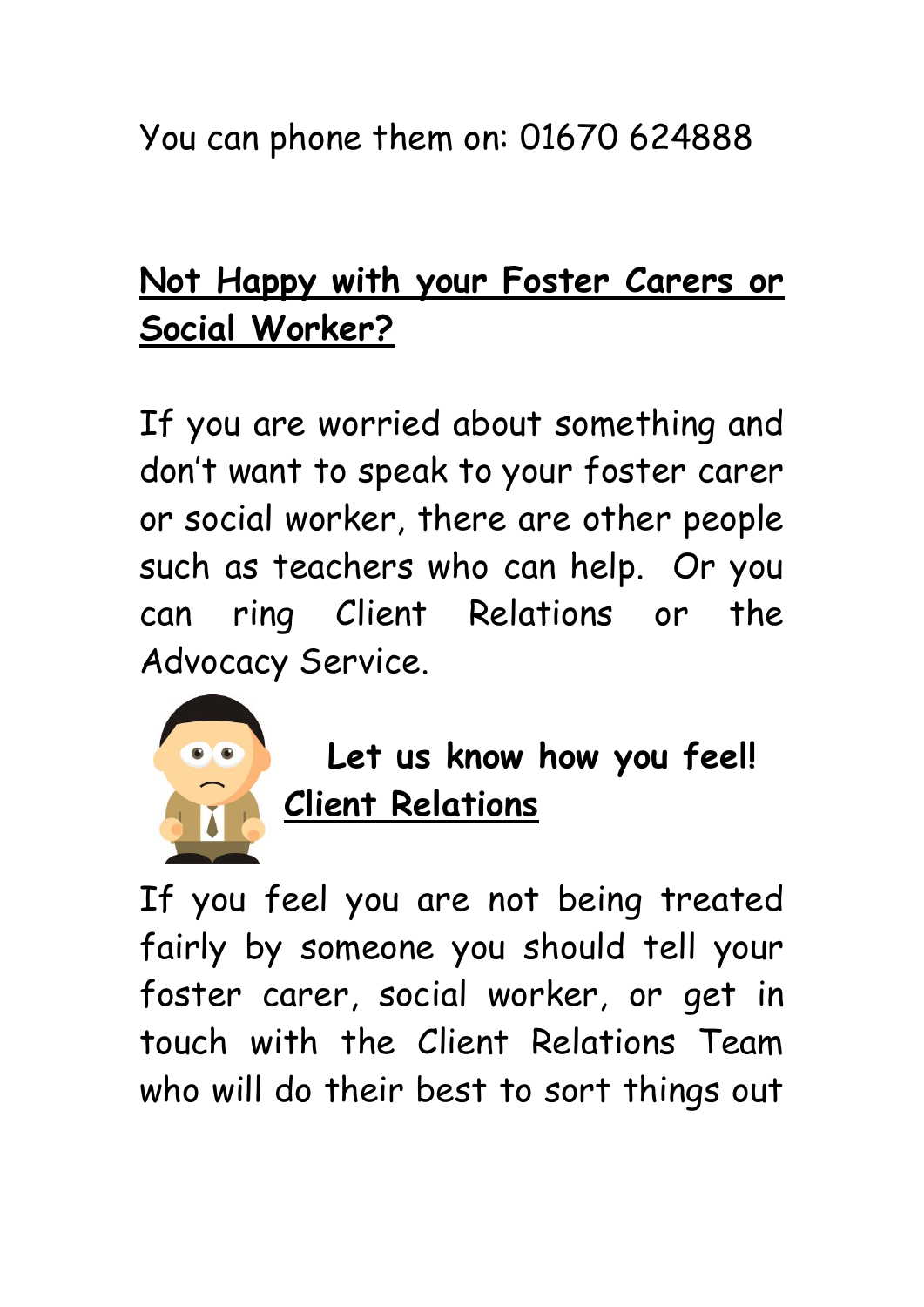quickly or help with any complaints you have. You can contact them by calling:

0800 373615 or email [client.relations@northumberland.gov.uk](mailto:client.relations@northumberland.gov.uk)

## **Advocacy**

Advocates are there to help if you feel like you are not being listened to or need help to get your views across. You can contact them on

01670 629297 or email [voicesmakingchoices@northumberland.gov.uk](mailto:voicesmakingchoices@northumberland.gov.uk) **Family Support & Placement Service – What is it?**

Each foster carer has been checked to make sure they are safe to look after children and they have a Supervising Fostering Social Worker who is in touch with them to make sure

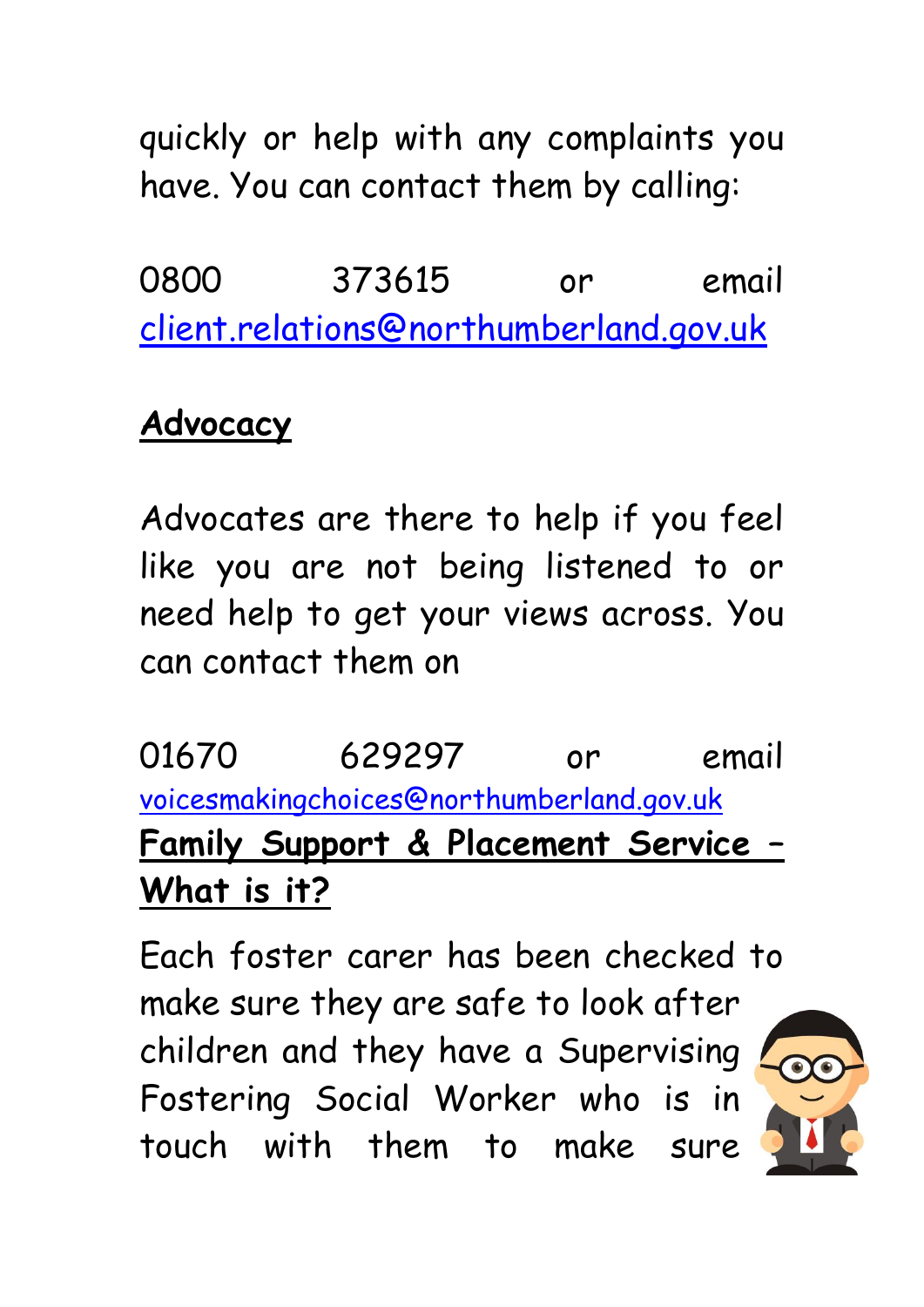everything is ok. OFSTED checks that the Fostering Service is doing this job properly.

There are all sorts of foster carers – some look after children in an emergency, some keep them for a very long time, others have children for a short period of time e.g. at weekends.

All children have their own plan for their stay in foster care. If you don't know about your placement plan and what is in it, ask your social worker or foster carer.

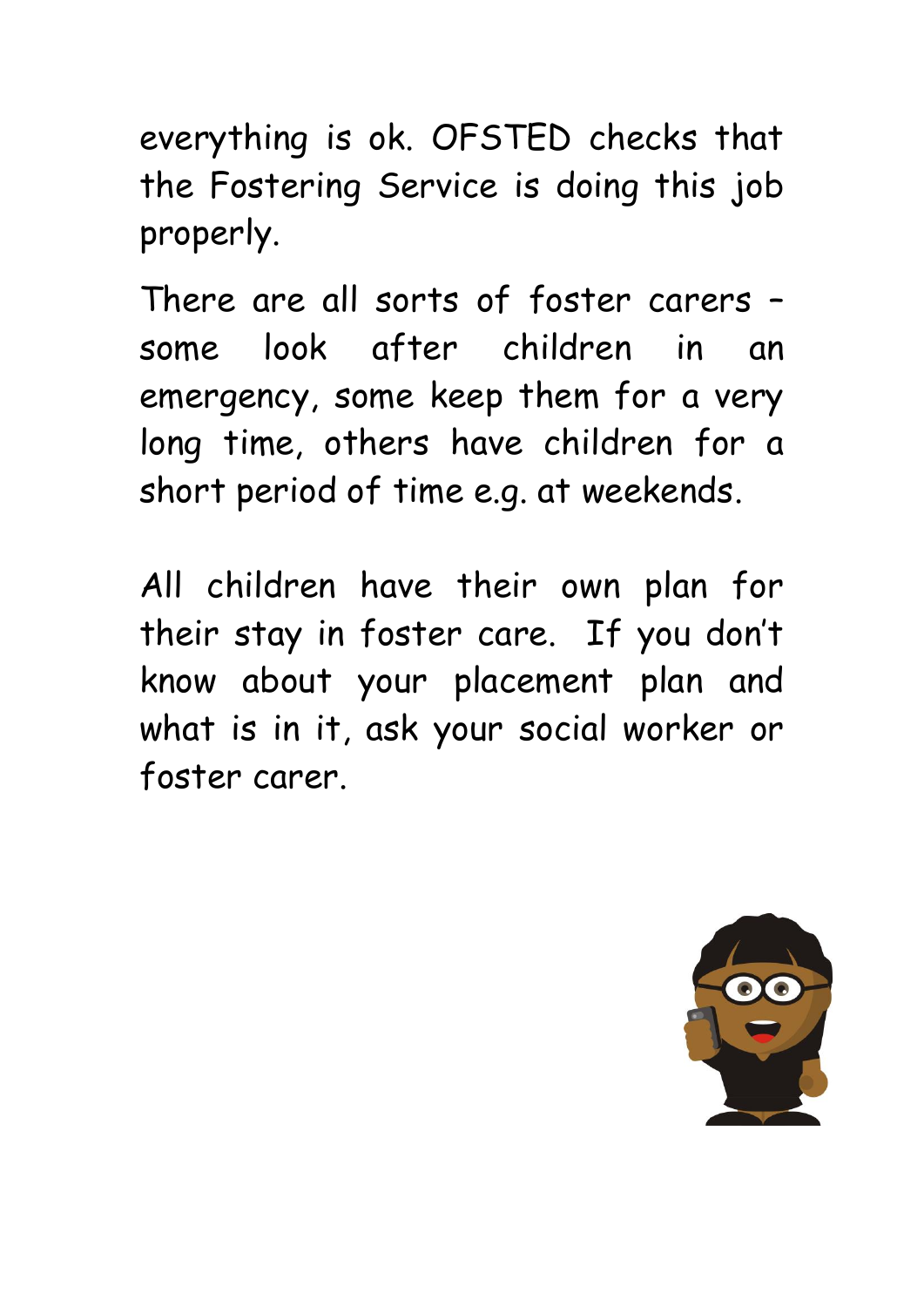#### **Useful Contacts:**

Your foster carer can help you with contacting these people:

**Fostering Manager** Family Placement Service 3 Esther Court, Wansbeck Business Park, Ashington, NE63 8AP Tel: 01670 62 62 62

**Director of Children's Services** County Hall, Morpeth, Northumberland, NE61 2EF Tel: 0845 600 6400

**Client Relations** County Hall, Morpeth, Northumberland, NE61 2EF Tel: 01670 623978